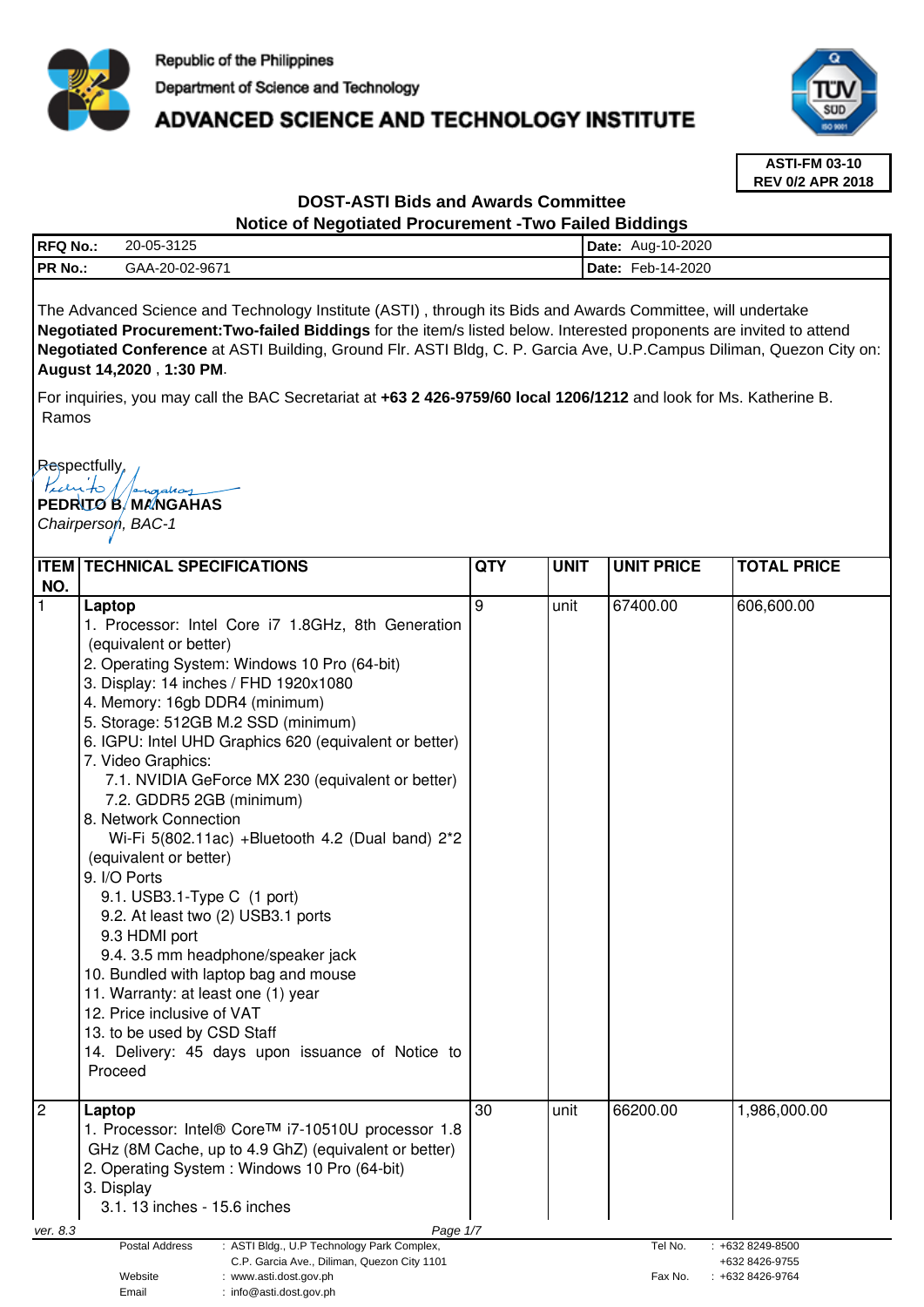|   | 3.2. at least Full HD resolution (1920x1080)<br>4. Memory: 16GB DDR4 (minimum)<br>5. Storage<br>5.1. 256GB NVMe SSD (minimum)<br>5.2. 1TB HDD (minimum), 2.5-inch 5400 RPM<br>6. Video Graphics<br>6.1. NVDIA GeForce MX230 (equivalent or better)<br>6.2. 2 GB of dedicated GDDR5 VRAM<br>7. Network Connection<br>7.1. 802.11a/b/g/n/ac wireless LAN and Supports<br>Bluetooth <sup>®</sup> 5.0 (equivalent or better)<br>7.2. Gigabit Ethernet<br>8. I/O Ports<br>8.1. At least 2 USB ports<br>8.2. HDMI port<br>8.3. 3.5 mm headphone/speaker jack<br>8.4. Ethernet (RJ-45) port<br>9. Bundled with laptop bag and mouse<br>10. Warranty: at least two (2) years<br>11. Price inclusive of VAT<br>12. Delivery: 45 days upon issuance of Notice to<br>Proceed                                                                                                                                                                                                                                                                                                                                 |   |      |          |            |
|---|---------------------------------------------------------------------------------------------------------------------------------------------------------------------------------------------------------------------------------------------------------------------------------------------------------------------------------------------------------------------------------------------------------------------------------------------------------------------------------------------------------------------------------------------------------------------------------------------------------------------------------------------------------------------------------------------------------------------------------------------------------------------------------------------------------------------------------------------------------------------------------------------------------------------------------------------------------------------------------------------------------------------------------------------------------------------------------------------------|---|------|----------|------------|
| 3 | <b>Desktop</b><br>1. Composed of:<br>1.1. Processor: Intel Core i5-9400F (equivalent or<br>better)<br>1.2. RAM: at least 8GB DDR4 2666Mhz<br>1.3. Disk:<br>1.3.1. minimum 250GB SSD (preferably M.2 form<br>factor)<br>1.3.2. minimum 500GB HDD<br>1.4. Casing: Micro-mid tower ATX<br>1.5. Power Supply<br>1.5.1. at least 400 watts<br>1.5.2. for micro-ATX casing<br>1.6. Motherboard:<br>1.6.1. dual memory channel and supports DDR4<br>2666MHz memory module<br>1.6.2. LGA 1151 socket<br>1.6.3. LAN: 10/100/1000Mbps<br>1.6.4. HDMI and/or DVI ports<br>1.6.5. at least two (2) USB ports<br>1.6.6. Audio ports<br>1.6.7. at least one (1) PCI-Ex16 slot<br>1.6.8. at least two (2) SATAIII ports<br>1.6.9. Form Factor: micro-ATX<br>1.6.10. Supports Windows 10 64-bit<br>1.7. CPU Cooler: for LGA 1151 socket<br>2. If custom unit, the components should be assembled<br>and ensured that all components work together.<br>3. Warranty: at least one (1) year<br>4. Price inclusive of VAT<br>5. to be used by FAD staff<br>6. Delivery: 45 days upon issuance of Notice to<br>Proceed | 6 | unit | 30000.00 | 180,000.00 |
| 4 | <b>Desktop</b><br>1. Composed of:<br>1.1. Processor: Intel Core i7-9700F (equivalent or<br>better)                                                                                                                                                                                                                                                                                                                                                                                                                                                                                                                                                                                                                                                                                                                                                                                                                                                                                                                                                                                                | 3 | unit | 65000.00 | 195,000.00 |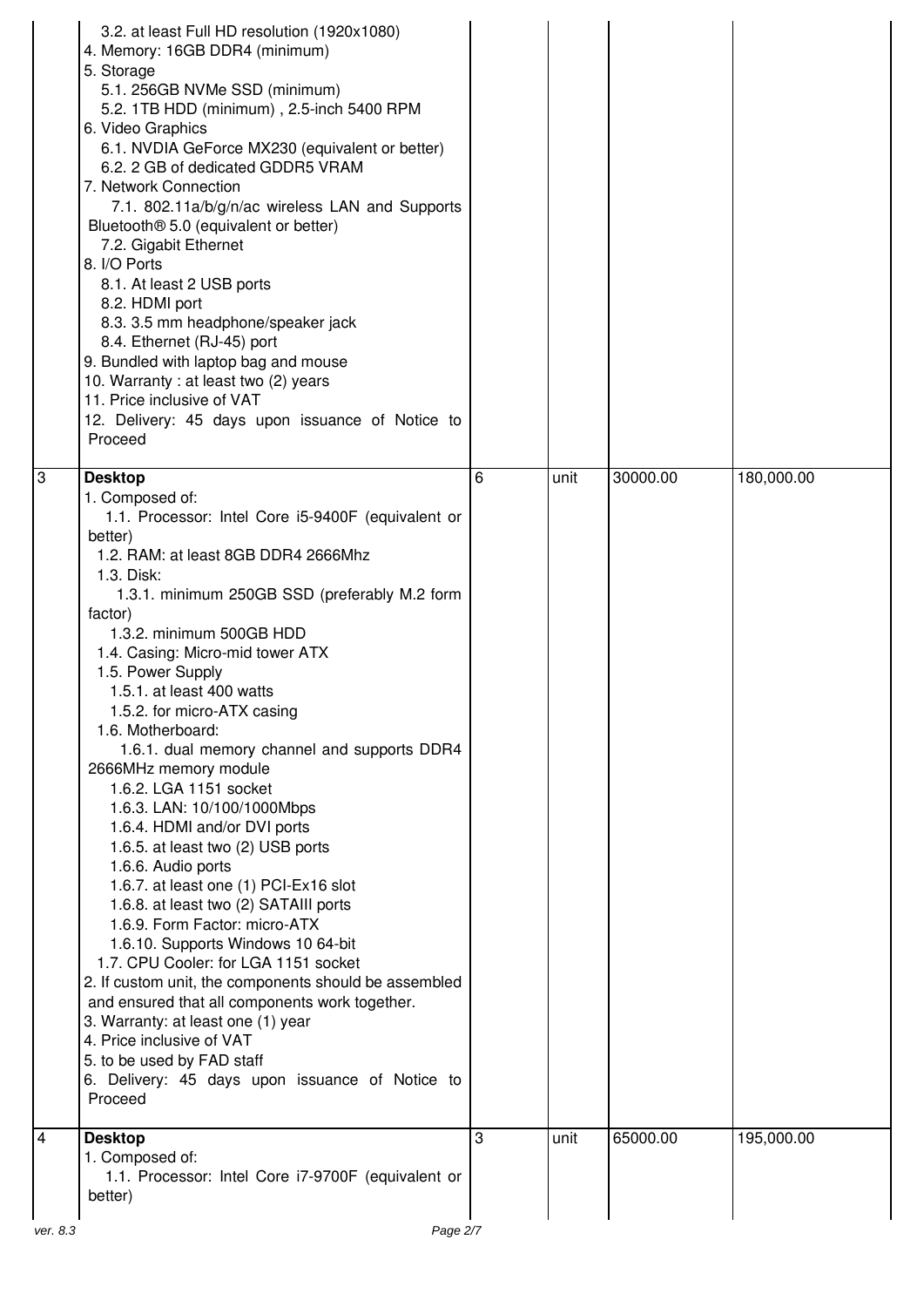| 1.2. RAM: at least 32GB DDR4 2666Mhz<br>1.3. Disk:<br>1.3.1. minimum 500GB SSD (preferably M.2 form<br>factor)<br>1.3.2. minimum 1TB HDD<br>1.4. Casing: Small form factor (preferably micro-ATX)<br>1.5. Power Supply<br>1.5.1. at least 620 watts<br>1.5.2. for micro-ATX casing,<br>1.5.3. 80+ Bronze Full Modular<br>1.6. Motherboard:<br>1.6.1. dual memory channel and supports DDR4<br>2666MHz memory module<br>1.6.2. LGA 1151 socket<br>1.6.3. LAN: 10/100/1000Mbps<br>1.6.4. HDMI and/or DVI ports<br>1.6.5. at least two (2) USB ports<br>1.6.6. Audio ports<br>1.6.7. at least one (1) PCI-Ex16 slot<br>1.6.8. at least two (2) SATAIII ports<br>1.6.9. Form Factor: micro-ATX<br>1.6.10. Supports Windows 10 64-bit<br>1.7. CPU Cooler: for LGA 1151 socket<br>1.8. Graphics Card<br>1.8.1. NVIDIA® GeForce® GTX 1650 (equivalent or<br>better)<br>1.8.2. Memory: 4GB GDDR5<br>2. If custom unit, the components should be assembled<br>and ensured that all components work together.<br>3. Warranty: at least one (1) year<br>4. Price inclusive of VAT<br>5. to be used by the Corporate Communications Team<br>for graphics designing and video editing<br>6. Delivery: 45 days upon issuance of Notice to<br>Proceed |          |     |          |           |
|----------------------------------------------------------------------------------------------------------------------------------------------------------------------------------------------------------------------------------------------------------------------------------------------------------------------------------------------------------------------------------------------------------------------------------------------------------------------------------------------------------------------------------------------------------------------------------------------------------------------------------------------------------------------------------------------------------------------------------------------------------------------------------------------------------------------------------------------------------------------------------------------------------------------------------------------------------------------------------------------------------------------------------------------------------------------------------------------------------------------------------------------------------------------------------------------------------------------------------------|----------|-----|----------|-----------|
| $\overline{5}$<br><b>Network Attached Storage (NAS) - 2-Bay</b><br>1. Network Attached Storage (NAS)<br>1.1. Quantity: 1 unit.<br>1.2. Hardware.<br>1.2.1. Hot swappable drive bays: 2 bays.<br>1.2.2. CPU Intel Celeron J3455 Quad-core 1.5GHz<br>or similar<br>1.2.2.1. Burst up to 2.3GHz (minimum).<br>1.2.3. Hardware encryption engine: AES-NI or<br>similar.<br>1.2.4. Hardware transcoding engine.<br>1.2.4.1. Supported codec: H.264 (AVC), H.265<br>(HEVC), MPEG-2 and VC-1.<br>1.2.4.2. Maximum resolution: 4K (4096 x 2160).<br>1.2.4.3. Maximum frame rate per second (FPS):<br>30.<br>1.2.5. Memory: 2 GB DDR3L (expandable up to 6<br>GB).<br>1.2.6. Compatible drive type: 2 x 3.5-inch or<br>2.5-inch SATA SSD / HDD.<br>1.2.7. External port.<br>1.2.7.1. USB 3.0 port: 3 (minimum).<br>1.2.7.2. eSATA port: 1 (minimum).<br>1.2.7.3. LAN 1GbE (RJ-45): 2 (minimum), with<br>fallover and link aggregation support.<br>ver. 8.3                                                                                                                                                                                                                                                                                      | Page 3/7 | lot | 40400.00 | 40,400.00 |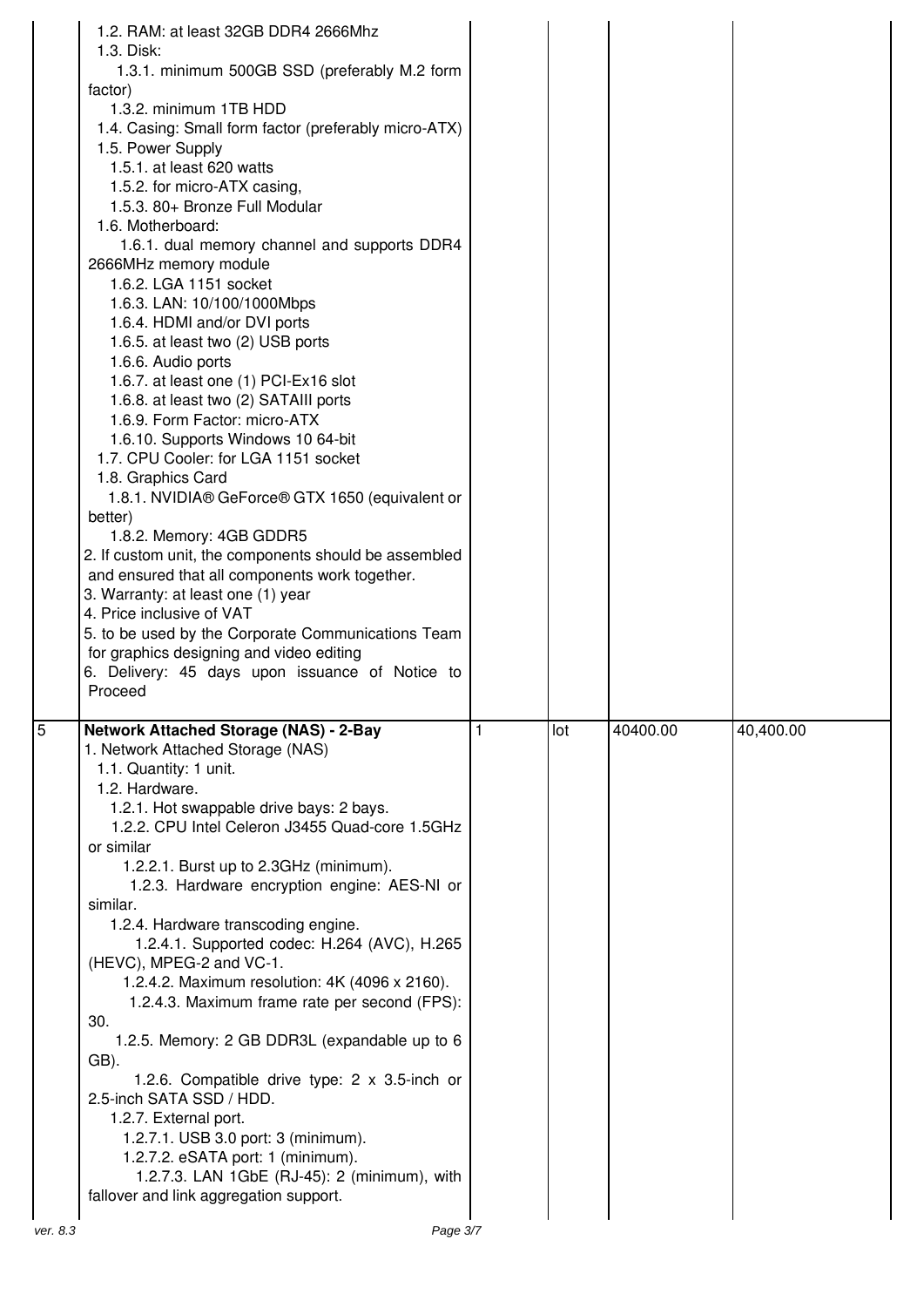1.2.8. Wake on LAN/WAN. 1.2.9. Scheduled power on/off. 1.2.10. System fan: 92 x 92 x 25 mm (minimum). 1.2.11. AC input power voltage: 100V to 240V AC. 1.2.12. Power frequency: 50/60Hz, single phase. 1.2.13. With status indicator lights. 1.2.14. Kensington Security Slot. 1.3. NAS Operations and Features. 1.3.1. Networking protocol: SMB, AFP, NFS, FTP, WebDAV, CalDAV, iSCSI, Telnet, SSH, SNMP, VPN (PPTP, OpenVPN , L2TP). 1.3.2. File system. 1.3.2.1. Internal: Btrfs, ext4. 1.3.2.2. External: Btrfs, ext4, ext3, FAT, NTFS, HFS+, exFAT4. 1.3.3. Supported RAID type: Basic, JBOD, RAID 0, RAID 1, RAID 5, RAID 6, RAID 10. 1.3.4. Storage management. 1.3.4.1. Maximum single volume size: 108TB. 1.3.4.2. Maximum internal volume: 512. 1.3.4.3. Maximum iSCSI target: 32. 1.3.4.4. Maximum iSCSI LUN: 256. 1.3.4.5. iSCSI LUN clone/snapshot support. 1.3.5. SSD cache: SSD read-write cache support. 1.3.6. File sharing capability. 1.3.6.1. Maximum local user account: 2,048. 1.3.6.2. Maximum local group: 256. 1.3.6.3. Maximum shared folder: 512. 1.3.6.4. Maximum concurrent SMB/NFS/AFP/FTP connection: 500. 1.3.7. Privilege / Access Control: Windows Access Control List (ACL), application privilege. 1.3.8. Directory service. 1.3.8.1. Windows AD integration. 1.3.8.2. Domain users login via SMB/NFS/AFP/FTP/File Station. 1.3.8.3. LDAP integration. 1.3.9. Virtualization: VMware vSphere 6, Microsoft Hyper-V , Citrix, OpenStack 1.3.10. Security: 1.3.10.1. Firewall. 1.3.10.2. Encryption shared folder. 1.3.10.3. SMB encryption. 1.3.10.4. FTP over SSL/TLS. 1.3.10.5. SFTP. 1.3.10.6. Rsync over SSH. 1.3.10.7. Login auto block. 1.3.10.8. HTTPS (Customizable cipher suite). 1.3.11. Supported client. 1.3.11.1. Windows 7 and 10. 1.3.11.2. Mac OS X 10.11 onwards. 1.3.12. Supported browser: Chrome, Firefox, Internet Explorer 10 onwards, Safari 10 onwards; Safari (iOS 10 onwards), Chrome (Android 6.0 onwards). 1.4. Packages and Applications. 1.4.1. File and Folders: Virtual drive, remote folder, Windows ACL editor, compressing/extracting archived files, bandwidth control for specific users or groups, creating sharing links, transfer logs.

1.4.2. FTP Server: Bandwidth control for TCP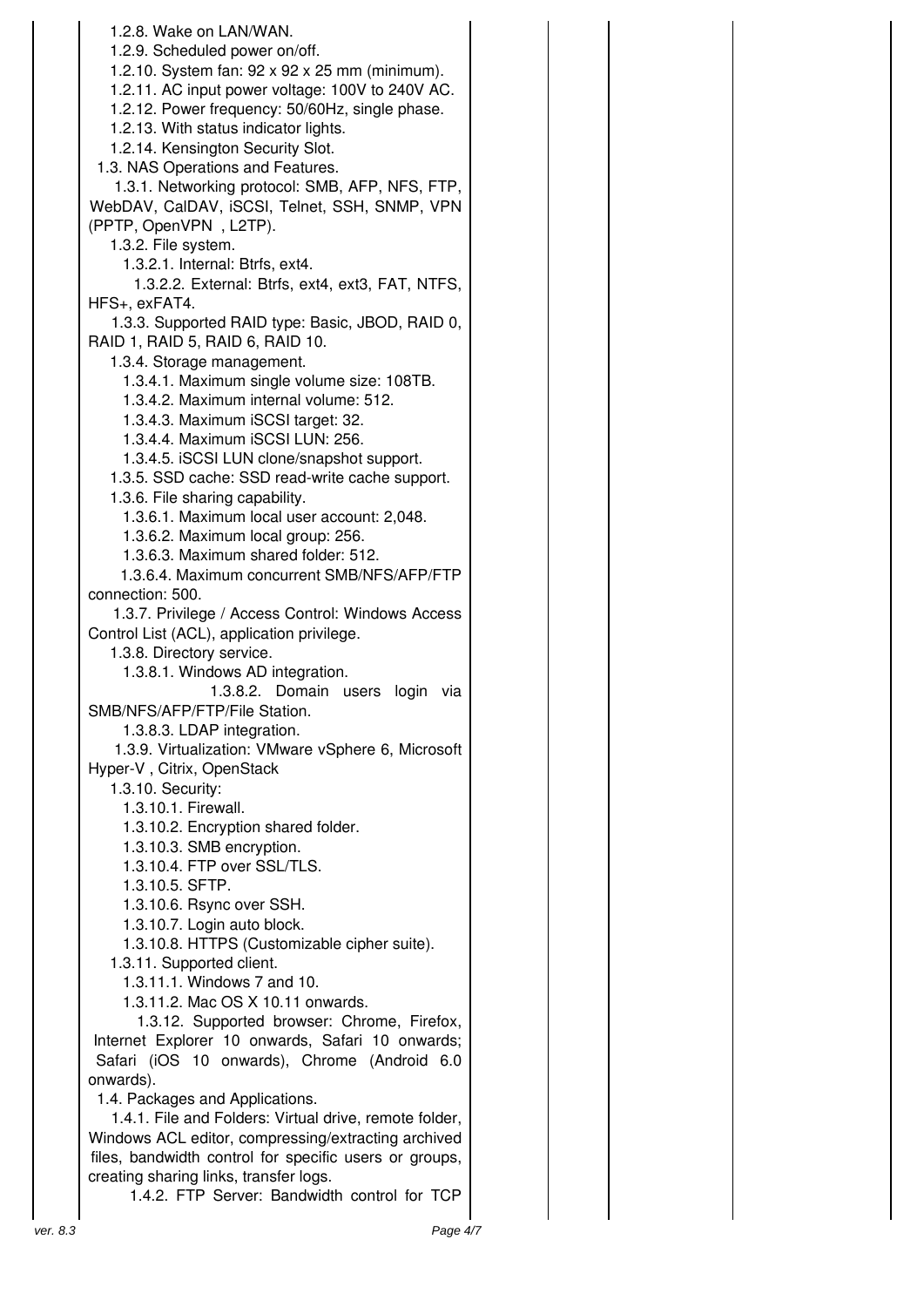connections, custom FTP passive port range, anonymous FTP, FTP SSL/TLS and SFTP protocol, boot over the network with TFTP and PXE support, transfer logs.

1.4.3. Global search into applications and files.

1.4.4. Backup: Support local backup, network backup, and backup data to public clouds.

1.4.5. Active Backup for Server: Centralize data backup for Windows and Linux servers without client installation.

1.4.6. Backup tool: Configuration backup, macOS Time Machine support, Cloud Backup.

1.4.7. Cloud Suite.

1.4.7.1. Sync data between multiple platforms by installing the client utilities on Windows, Mac, Linux, Android and iOS devices, while retaining up to 32 historical versions of files.

1.4.7.2. Maximum concurrent file transfer: 500.

1.4.8. Cloud Sync.

1.4.8.1. One or two-way synchronization with public cloud storage providers including Amazon Drive, Amazon S3-compatible storage, Baidu cloud, Box, Dropbox, Google Cloud Storage, Google Drive, hubiC,

MegaDisk, Microsoft OneDrive, OpenStack Swift-compatible storage, WebDAV servers, Yandex Disk.

1.4.9. IP Camera Integration.

1.4.9.1. Maximum IP camera: 40 (total of 1,200 FPS at 720p, H.264).

1.4.9.2. Inclusive of two camera licenses.

1.4.10. Virtual Machine Manager: Deploy and run various virtual machines on NAS, including Windows and Linux.

1.4.11. High Availability Manager: Capability of setting up two identical NAS into one high-availability cluster.

1.4.12. Snapshot Replication.

1.4.12.1. Maximum of replications: 64.

1.4.12.2. Maximum of shared folder snapshots: 1,024.

 1.4.12.3. Maximum of system snapshots: 65,536. 1.4.13. VPN Server.

1.4.13.1. Maximum connection: 20.

1.4.13.2. Supported VPN protocol: PPTP, OpenVPN, L2TP/IPSec.

1.4.14. Storage Analyzer: Volume and quota usage, total file size, volume usage and trends based on past usage, size of shared folders, largest/most/least frequently modified files.

1.4.15. Download Capability.

1.4.15.1. Supported download protocols: BT, HTTP, FTP, NZB, eMule, Thunder, FlashGet, QQDL.

 1.4.15.2. Maximum concurrent download task: 80. 1.4.16. Web Hosting.

1.4.16.1. Virtual host: Up to 30 websites.

1.4.16.2. PHP / MariaDB, third-party applications support.

1.5. Accessories.

1.5.1. AC power adapter: 1.

1.5.2. RJ-45 LAN cable: 2.

1.6. Manufacturer's Warranty: 3 years (minimum).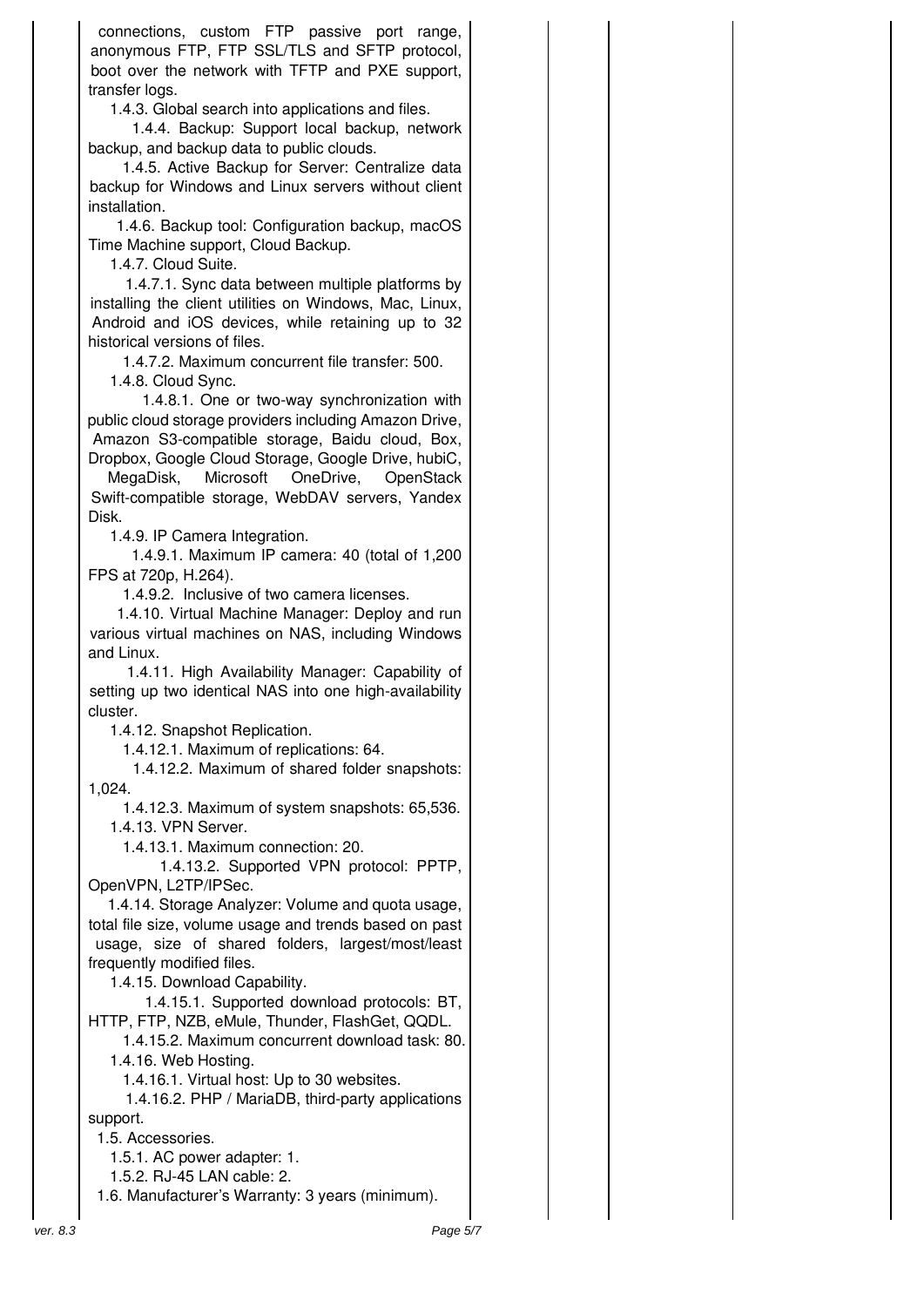| 2.5. Speed: 5900 RPM (minimum.<br>2.6. Cache: 64 MB (Up to 256 MB).<br>2.7. Mean Time Between Failure (MTBF): 1 million<br>hours (minimum).<br>2.8. Manufacturer's Warranty: 3 years (minimum).<br>3. Delivery: 45 calendar days upon issuance of Notice<br>to Proceed (NTP).<br>TOTAL APPROVED BUDGET FOR THE CONTRACT: | $-X-X-$ | $X-X-$ | $X-X-X-X-X-X-$ | $X-X-X-X-X-X-X-X-X$<br>Php 3,008,000.00 |
|--------------------------------------------------------------------------------------------------------------------------------------------------------------------------------------------------------------------------------------------------------------------------------------------------------------------------|---------|--------|----------------|-----------------------------------------|
| 2. Network Attached Storage (NAS) Drives.<br>2.1. Quantity: 2 units.<br>2.2. Capacity: 2 TB.<br>2.3. Form Factor: 3.5-inch internal hard drive.<br>2.4. Interface: SATA 6.0 Gb/s.                                                                                                                                        |         |        |                |                                         |

## **GUIDELINES**

#### A. **Submission of Quotations**

- 1. The quotation should include the RFQ or the P.R. Number found above.
- 2. Pictures or brand/model names or numbers, if applicable, should be specified in the quotation.
- 3. The quotations shall include the signature of the company's representatives.

#### B. **Eligibiliy Requirements**

As per GPPB No. 21-2017 amending the Annex H of the 2016 R-IRR of RA 9184, the following shall be submitted:

#### **For procurement of goods:**

- 1. PhilGEPS Certificate of Plantinum Membership
	- **Note:** If unavailable, submit the following:
		- a. PhilGEPS Registration Number
		- b. Mayor's Permit or BIR Certificate of Registration
- 2. Income/Business Tax Return

**Note:** Applicable only for ABCs above Php500,000.00

3. Omnibus Sworn Statement

**Note:** Applicable only for ABCs above Php50,000.00 and must be submitted upon post-qualification

#### **For procurement of infrastructure:**

- 1. The requirements for goods.
- 2. Valid PCAB License.

#### **For procurement of consulting services:**

- 1. The requirements for goods.
- 2. Valid PRC License or Curriculum Vitae.

**NOTE:** For new suppliers, submit a BIR Certificate of Registration for accounting purposes.

### C. **Terms and Conditions**

- 1. Additional requirements, if necessary, may be requested by the BAC depending on the item to be bid.
- 2. For all kinds of procurement, the bidder who passed the bid evaluation, shall submit a duly notarized Omnibus Sworn Statement upon issuance of NOA, unless otherwise provided;
- 3. All transactions are subject to creditable withholding tax and final Value Added Tax or percentage tax per revenue regulation/s of the BIR;